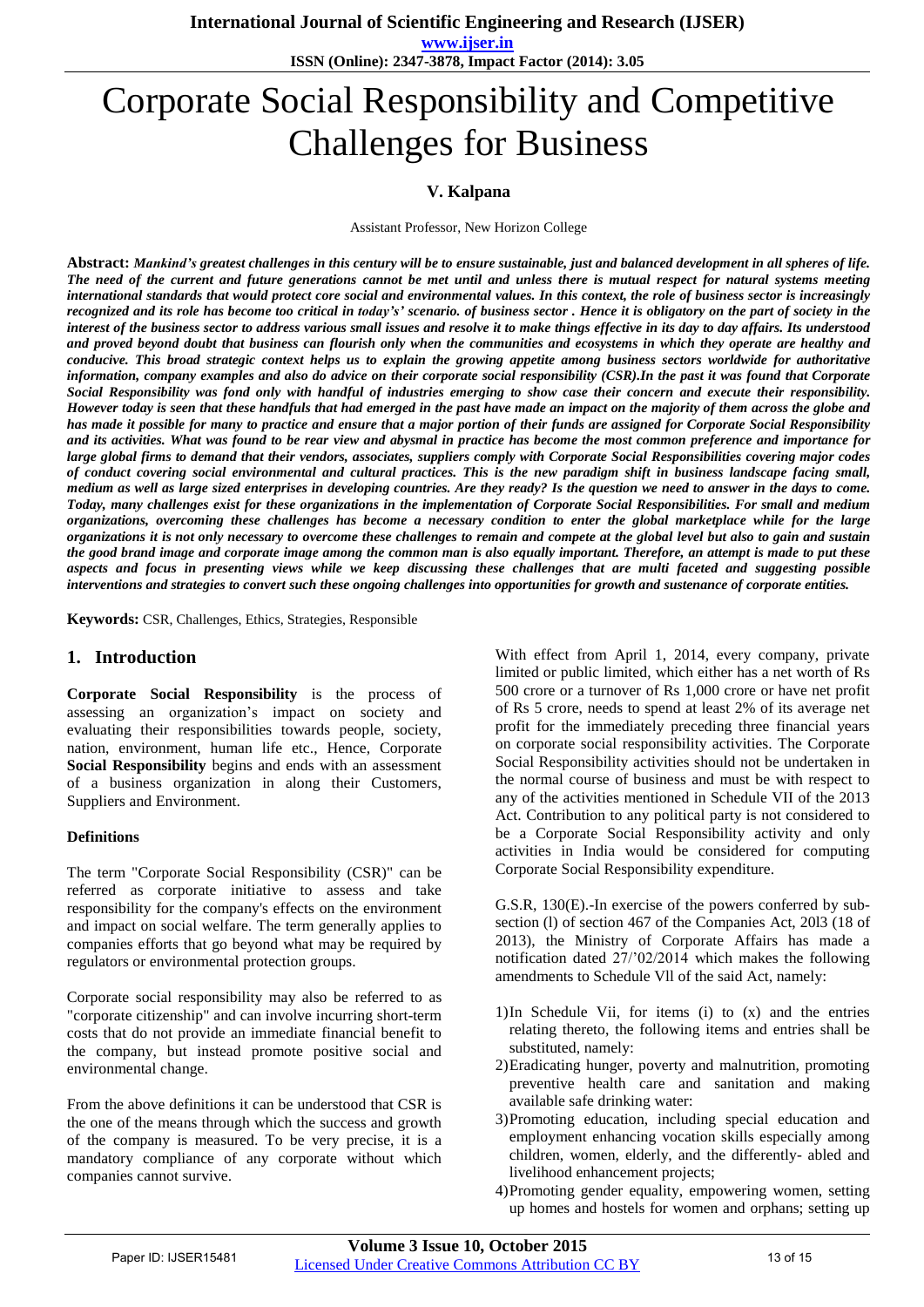old age homes, day care centers and such other facilities for senior citizens and measures for reducing inequalities faced by socially and economically backward groups;

- 5)Ensuring environmental sustainability, ecological balance, protection of flora and fauna, animal welfare, agro forestry, conservation of natural resources and maintaining quality of soil, air and water; (v) protection of national heritage, art and culture including restoration of buildings and sites of historical importance and works of art; setting up public libraries; promotions and development of traditional arts and handicrafts:
- 6)Measures for the benefit of armed forces veterans, war widows and their dependents;
- 7)Training to promote rural sports, nationally recognized sports, Paralympics sports and Olympic sports;
- 8)Contribution to the Prime Minister's National Relief Fund or any other fund set up by the Central Government for socio-economic development and relief and welfare of the Scheduled Castes, the Scheduled Tribes, other backward classes, minorities and women;
- 9)Contributions or funds provided to technology incubators located within academic institutions which are approved by the Central Government
- 10) Rural development projects.

The above provisions and amendments make it very clear that Corporate Social Responsibility is no more an add-on feature for any business organizations, but it is one of the essential and default features of the companies. But there are many practical challenges and issues in successfully implementing their Corporate Social Responsibility activities. Let us see some of such challenges and issues.

One of the common criticisms of corporate social responsibility is that this responsibility of the Organizations, negatively affect the bottom line of the business, i.e., the profit. It is argued by many business people and economists that the true purpose of business is to make profit for the benefit of shareholders. Doing anything outside of this purpose undermines this fundamental business principle.

If an organization has a responsibility to its shareholders to make as much profit as possible, how can it justify spending some of those profits on socially responsible projects or making decisions that will negatively affect the bottom line? Essentially, this argument against social responsibility remains true until consumers and shareholders begin to expect a business to act in a responsible way.

The next criticism of corporate social responsibility is on the ground that that the actual benefit received by the community is negligible. Social responsibility should benefit both the business and the community. However, often the results fall heavily in favor of the business involved. Businesses invest a comparatively small amount into community projects and then use their efforts to promote their brand and gain access to markets all around the world.

Further, one of the serious challenges that businesses face when becoming involved in corporate social responsibility is acceptability by their customers. The growing customer cynicism is one of the major barriers for successful

implementation of corporate social responsibility. Customers believe and say that for many organizations, corporate social responsibility is simply a public relations campaign in disguise and definitely not a genuine one to overcome the difficulties of the community or society and no way connected to the development of the same.

They are also strongly convinced that the corporate social responsibility activities undertaken by the companies are simply hoodwinking commercials and they undertake such activities only for selfish and greedy motive of making easy money and profits. They are skeptical about the true motivation behind corporate social responsibility and are not easily convinced that a business is acting in the best interests of the community and environment.

Even businesses that are genuine in their commitment to corporate social responsibility face the challenges of winning over customers. Businesses need to be careful in not to be seen boasting about their socially responsible endeavors. Basically, customers view this as a marketing ploy and often disregard what is being said as you simply try to draw up good public relations. This is especially apparent when businesses have made profits from irresponsible behavior for many years and then expect praise from customers when they suddenly start to make small changes to their practices.

Corporate social responsibility also comes under criticism because it is disposable or reversible. Many businesses get involved in sustainable projects when economic conditions are excellent and they have plenty of disposable resources, however, as soon as conditions worsen, their community projects are the first thing to go. This can be detrimental to groups who were really looking forward for the assistance they were receiving from the organization.

Clearly, organizations that want to be socially responsible must face many challenges and overcome a number of barriers and criticisms. Corporate need to weigh up all of the advantages and disadvantages that are associated with corporate social responsibility and determine what is best for the sustainability of their businesses.

The other major challenge of corporate social responsibility is to address the ethical issues posed while implementing corporate social responsibility practices. While considering corporate social responsibility, it is important to think about which group influences the most over their business' practices and guidelines.

To answer such queries and be very pragmatic in their business approach an organization should know who and how to take care of the responsibility and how to move in the best direction of envisaging corporate social responsibility. Therefore the following is answered as follows.

Is it the responsibility of the corporate to set ethical business standards, or is it the responsibility of the government to create regulations?

Are investors responsible for pressurizing corporations to be socially responsible and sustainable?